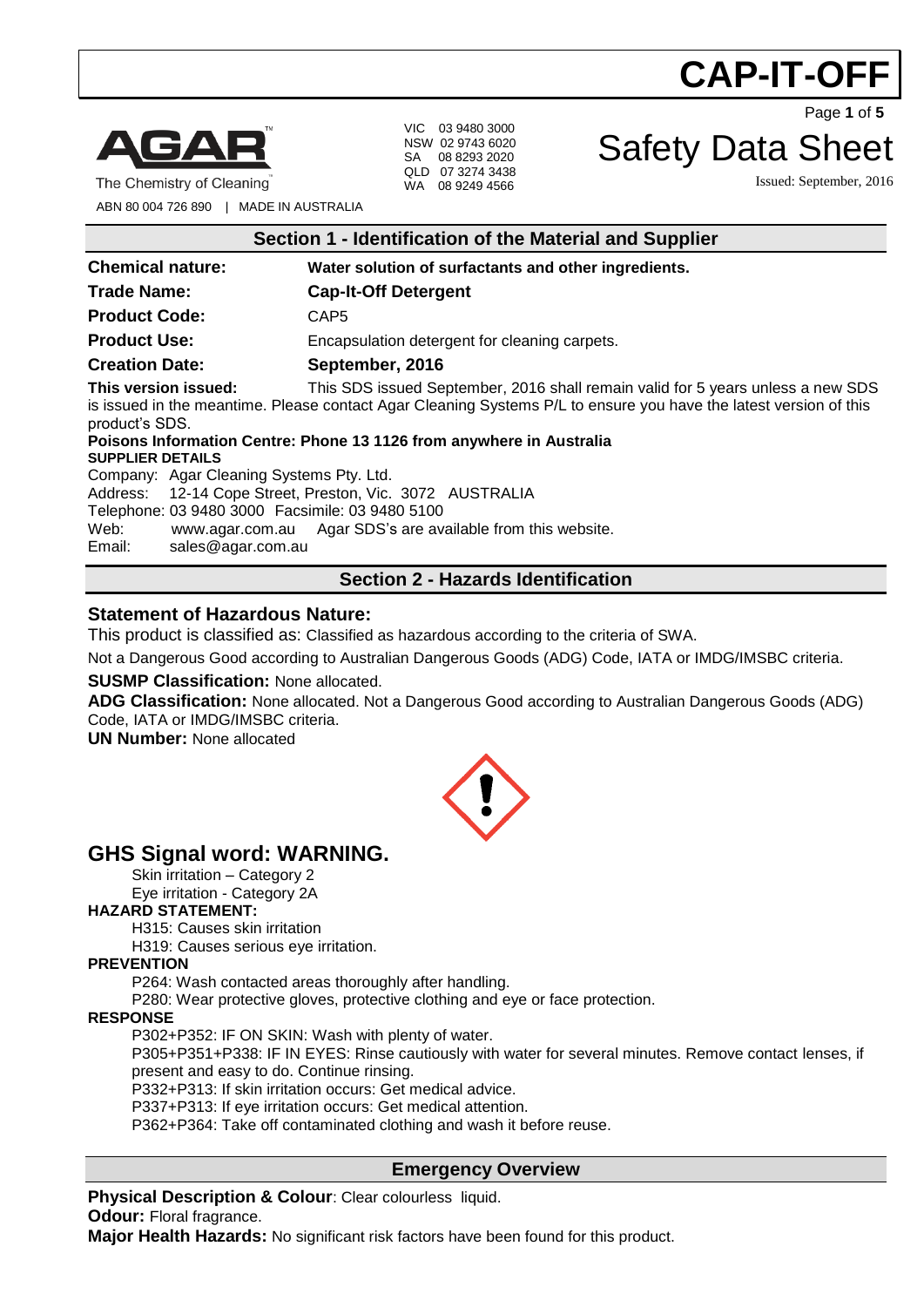# **CAP-IT-OF**

Page **2** of **5**

| <b>Section 3 - Composition/Information on Ingredients</b> |               |        |         |                                |  |
|-----------------------------------------------------------|---------------|--------|---------|--------------------------------|--|
| Ingredients                                               | <b>CAS No</b> | Conc,% |         | TWA $(mg/m^3)$ STEL $(mg/m^3)$ |  |
| Mild anionic surfactants                                  | secret        | ~10    | not set | not set                        |  |
| Mild alkaline sodium salts                                | secret        | $<$ 10 | not set | not set                        |  |
| Other non hazardous ingredients                           | secret        | $<$ 10 | not set | not set                        |  |
| Water                                                     | 7732-18-5     | to 100 | not set | not set                        |  |

This is a commercial product whose exact ratio of components may vary slightly. Minor quantities of other non hazardous ingredients are also possible.

The SWA TWA exposure value is the average airborne concentration of a particular substance when calculated over a normal 8 hour working day for a 5 day working week. The STEL (Short Term Exposure Limit) is an exposure value that may be equalled (but should not be exceeded) for no longer than 15 minutes and should not be repeated more than 4 times per day. There should be at least 60 minutes between successive exposures at the STEL. The term "peak "is used when the TWA limit, because of the rapid action of the substance, should never be exceeded, even briefly.

#### **Section 4 - First Aid Measures**

#### **General Information:**

You should call the Poisons Information Centre if you feel that you may have been poisoned, burned or irritated by this product. The number is 13 1126 from anywhere in Australia (0800 764 766 in New Zealand) and is available at all times. Have this SDS with you when you call.

**Inhalation:** First aid is not generally required. If in doubt, contact a Poisons Information Centre or a doctor.

**Skin Contact:** Irritation is unlikely. However, if irritation does occur, flush with lukewarm, gently flowing water for 5 minutes or until chemical is removed.

**Eye Contact:** Immediately flush the contaminated eye(s) with lukewarm, gently flowing water for 5 minutes or until the product is removed, while holding the eyelid(s) open. Obtain medical advice immediately if irritation occurs. Take special care if exposed person is wearing contact lenses.

**Ingestion:** If product is swallowed or gets in mouth, do NOT induce vomiting; wash mouth with water and give some water to drink. If symptoms develop, or if in doubt contact a Poisons Information Centre or a doctor.

#### **Section 5 - Fire Fighting Measures**

**Fire and Explosion Hazards**: The major hazard in fires is usually inhalation of heated and toxic or oxygen deficient (or both), fire gases. There is no risk of an explosion from this product under normal circumstances if it is involved in a fire.

Only small quantities of decomposition products are expected from this product at temperatures normally achieved in a fire. This will only occur after heating to dryness.

Fire decomposition products from this product are likely to be toxic and corrosive if inhaled. Take appropriate protective measures.

**Extinguishing Media:** Not combustible. Use extinguishing media suited to burning materials.

**Fire Fighting:** If a significant quantity of this product is involved in a fire, call the fire brigade. **Flash point:** Does not burn. **Upper Flammability Limit:** Does not burn. **Lower Flammability Limit:** Does not burn. **Autoignition temperature:** Not applicable - does not burn. **Flammability Class:** Does not burn.

#### **Section 6 - Accidental Release Measures**

**Accidental release:** Minor spills do not normally need any special cleanup measures. In the event of a major spill, prevent spillage from entering drains or water courses. As a minimum, wear overalls, goggles and gloves. Suitable materials for protective clothing include rubber. Eye/face protective equipment should comprise as a minimum, protective glasses and, preferably, goggles. If there is a significant chance that vapours or mists are likely to build up in the cleanup area, we recommend that you use a respirator. Usually, no respirator is necessary when using this product. However, if you have any doubts consult the Australian Standard mentioned below (section 8). Stop leak if safe to do so, and contain spill. Absorb onto sand, vermiculite or other suitable absorbent material. If spill is too large or if absorbent material is not available, try to create a dike to stop material spreading or going into drains or waterways. Sweep up and shovel or collect recoverable product into labelled containers for recycling or salvage, and dispose of promptly. Recycle containers wherever possible after careful cleaning. After spills, wash area preventing runoff from entering drains. If a significant quantity of material enters drains, advise emergency services. This material may be suitable for approved landfill. Ensure legality of disposal by consulting regulations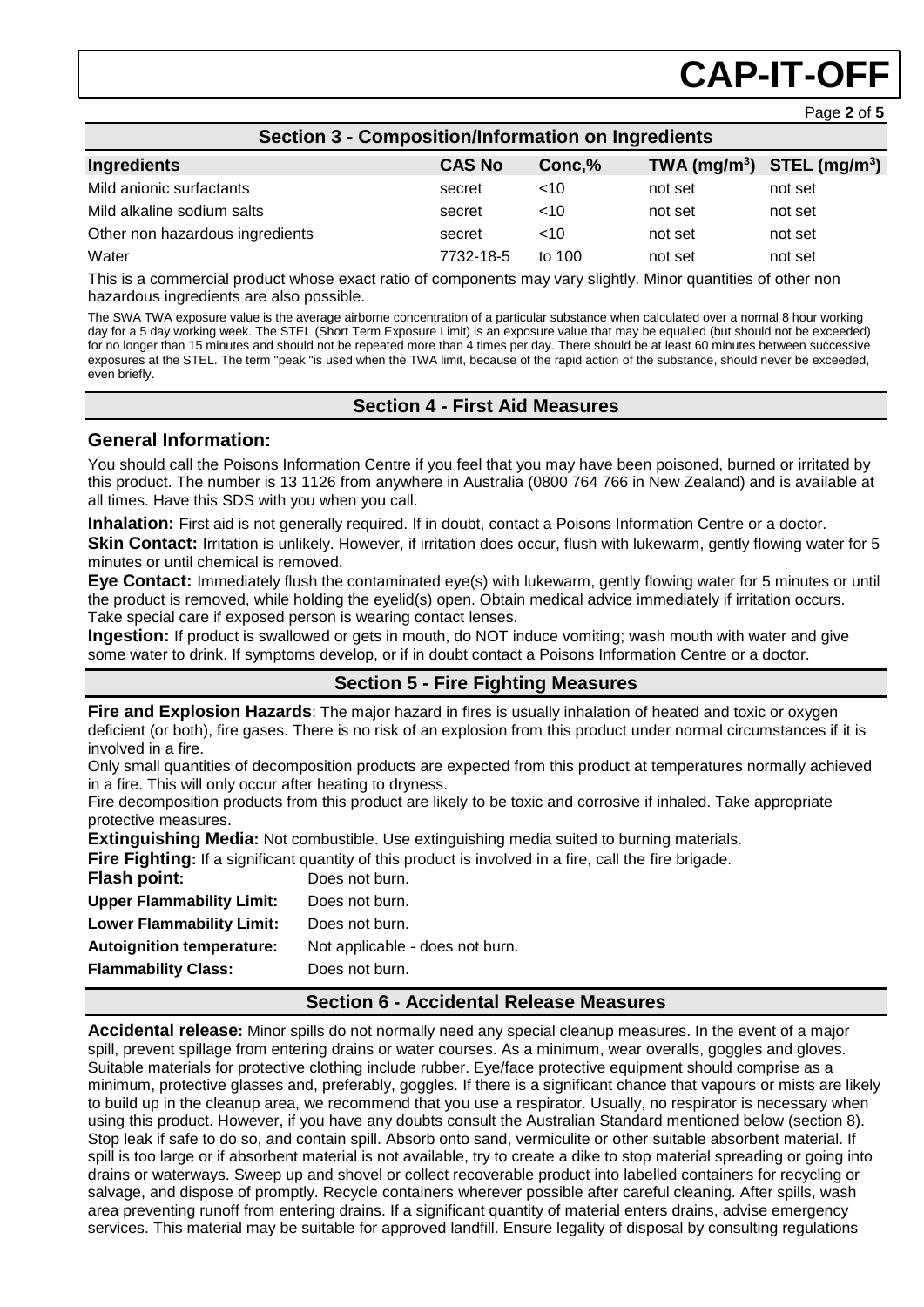### **CAP-IT-OF**

prior to disposal. Thoroughly launder protective clothing before storage or re-use. Advise laundry of nature of contamination when sending contaminated clothing to laundry.

#### **Section 7 - Handling and Storage**

**Handling:** Check Section 8 of this SDS for details of personal protective measures, and make sure that those measures are followed. The measures detailed below under "Storage" should be followed during handling in order to minimise risks to persons using the product in the workplace.

**Storage:** Make sure that the product does not come into contact with substances listed under "Incompatibilities" in Section 10. Some liquid preparations settle or separate on standing and may require stirring before use.

#### **Section 8 - Exposure Controls and Personal Protection**

The following Australian Standards will provide general advice regarding safety clothing and equipment:

Respiratory equipment: **AS/NZS 1715**, Protective Gloves: **AS 2161**, Occupational Protective Clothing: AS/NZS 4501 set 2008, Industrial Eye Protection: **AS1336** and **AS/NZS 1337**, Occupational Protective Footwear: **AS/NZS2210**.

#### **SWA Exposure Limits TWA (mg/m<sup>3</sup>**

**) STEL (mg/m<sup>3</sup> )** Exposure limits have not been established by SWA for any of the significant ingredients in this product.

No special equipment is usually needed when occasionally handling small quantities. The following instructions are

for bulk handling or where regular exposure in an occupational setting occurs without proper containment systems. **Ventilation:** This product should only be used in a well ventilated area. If natural ventilation is inadequate, use of a fan is suggested.

**Eye Protection:** Eye protection such as protective glasses or goggles is recommended when this product is being used.

**Skin Protection:** The information at hand indicates that this product is not harmful and that normally no special skin protection is necessary. However, we suggest that you routinely avoid contact with all chemical products and that you wear suitable gloves (preferably elbow-length) when skin contact is likely.

**Protective Material Types:** We suggest that protective clothing be made from the following materials: rubber. **Respirator:** Usually, no respirator is necessary when using this product. However, if you have any doubts consult the Australian Standard mentioned above.

Safety deluge showers should, if practical, be provided near to where this product is being handled commercially.

| <b>Section 9 - Physical and Chemical Properties:</b> |                                 |  |
|------------------------------------------------------|---------------------------------|--|
| <b>Physical Description &amp; colour:</b>            | Clear colourless liquid.        |  |
| Odour:                                               | Floral fragrance.               |  |
| <b>Boiling Point:</b>                                | Boils below 100°C at 100kPa.    |  |
| <b>Freezing/Melting Point:</b>                       | Below 0°C.                      |  |
| <b>Volatiles:</b>                                    | $<$ 5% VOC                      |  |
| <b>Vapour Pressure:</b>                              | No data.                        |  |
| <b>Vapour Density:</b>                               | As for water.                   |  |
| <b>Specific Gravity:</b>                             | 1.0                             |  |
| <b>Water Solubility:</b>                             | Completely soluble in water.    |  |
| pH:                                                  | $7.5 - 8.5$ (as supplied)       |  |
| <b>Volatility:</b>                                   | As for water.                   |  |
| <b>Odour Threshold:</b>                              | No data.                        |  |
| <b>Evaporation Rate:</b>                             | As for water.                   |  |
| <b>Coeff Oil/water Distribution:</b>                 | No data                         |  |
| <b>Autoignition temp:</b>                            | Not applicable - does not burn. |  |

#### **Section 10 - Stability and Reactivity**

**Reactivity:** This product is unlikely to react or decompose under normal storage conditions. However, if you have any doubts, contact the supplier for advice on shelf life properties.

**Conditions to Avoid:** -

**Incompatibilities:** Strong oxidising agents.

**Fire Decomposition:** Only small quantities of decomposition products are expected from this product at temperatures normally achieved in a fire. This will only occur after heating to dryness. Combustion forms carbon dioxide, and if incomplete, carbon monoxide and possibly smoke. Water is also formed. May form nitrogen and its compounds, and under some circumstances, oxides of nitrogen. Occasionally hydrogen cyanide gas in reducing atmospheres. May form hydrogen fluoride gas and other compounds of fluorine. Carbon monoxide poisoning

Page **3** of **5**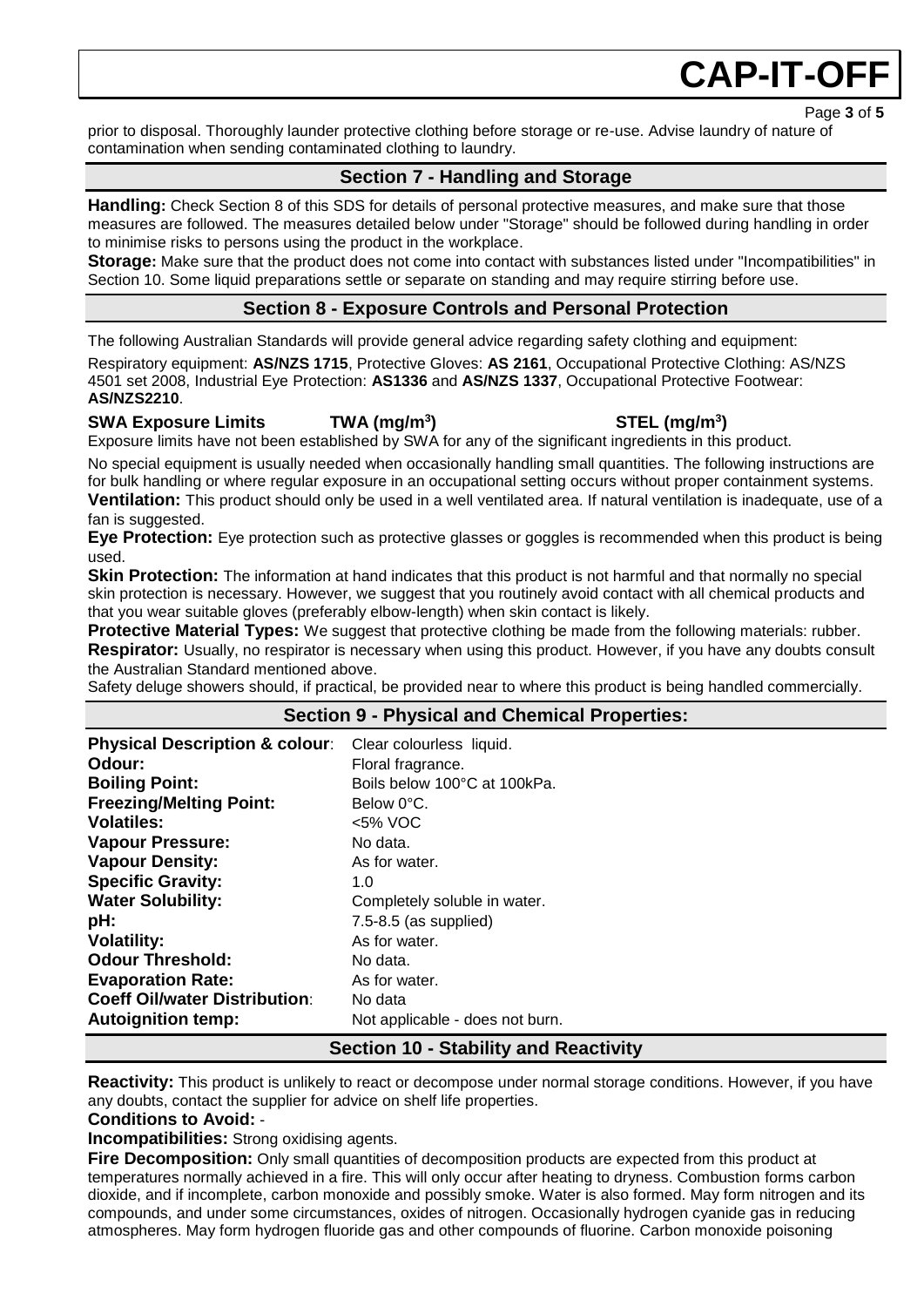## **CAP-IT-OF**

Page **4** of **5**

produces headache, weakness, nausea, dizziness, confusion, dimness of vision, disturbance of judgment, and unconsciousness followed by coma and death.

**Polymerisation:** This product will not undergo polymerisation reactions.

#### **Section 11 - Toxicological Information**

#### **Information on toxicological effects:**

| Acute toxicity                                                    | No known significant effects or hazards. |
|-------------------------------------------------------------------|------------------------------------------|
| Skin corrosion/irritation                                         | Irritant.                                |
| Serious eye damage/irritation                                     | Severe irritant.                         |
| Respiratory or skin sensitisation                                 | No known significant effects or hazards. |
| Germ cell mutagenicity                                            | No known significant effects or hazards. |
| Carcinogenicity                                                   | No known significant effects or hazards. |
| Reproductive toxicity                                             | No known significant effects or hazards. |
| Specific target organ toxicity<br><b>STOT)-</b> single exposure   | No known significant effects or hazards. |
| Specific target organ toxicity<br><b>STOT)-</b> repeated exposure | No known significant effects or hazards. |
| Aspiration hazard                                                 | No known significant effects or hazards. |

#### **Classification of Hazardous Ingredients**

#### **Ingredient: Health effects:**

Anionic detergents Skin irritation and serious eye damage. Alkaline sodium salts Serious eye irritation.

#### **Potential Health Effects**

#### **Inhalation:**

**Short Term Exposure:** Available data indicates that this product is not harmful.

**Long Term Exposure:** No data for health effects associated with long term inhalation.

#### **Skin Contact:**

**Short Term Exposure:** Available data indicates that this product is not harmful. It should present no hazards in normal use. However product may be mildly irritating, but is unlikely to cause anything more than mild discomfort which should disappear once contact ceases.

**Long Term Exposure:** No data for health effects associated with long term skin exposure.

#### **Eye Contact:**

**Short Term Exposure:** This product is believed to be irritating to eyes, but is unlikely to cause anything more than mild transient discomfort.

**Long Term Exposure:** No data for health effects associated with long term eye exposure.

#### **Ingestion:**

**Short Term Exposure:** Significant oral exposure is considered to be unlikely. However, this product may be irritating to mucous membranes but is unlikely to cause anything more than transient discomfort.

**Long Term Exposure:** No data for health effects associated with long term ingestion.

#### **Carcinogen Status:**

**SWA:** No significant ingredient is classified as carcinogenic by SWA.

**NTP:** No significant ingredient is classified as carcinogenic by NTP.

**IARC:** No significant ingredient is classified as carcinogenic by IARC.

#### **Section 12 - Ecological Information**

This product is biodegradable. It will not accumulate in the soil or water or cause long term problems. Expected to not be an environmental hazard.